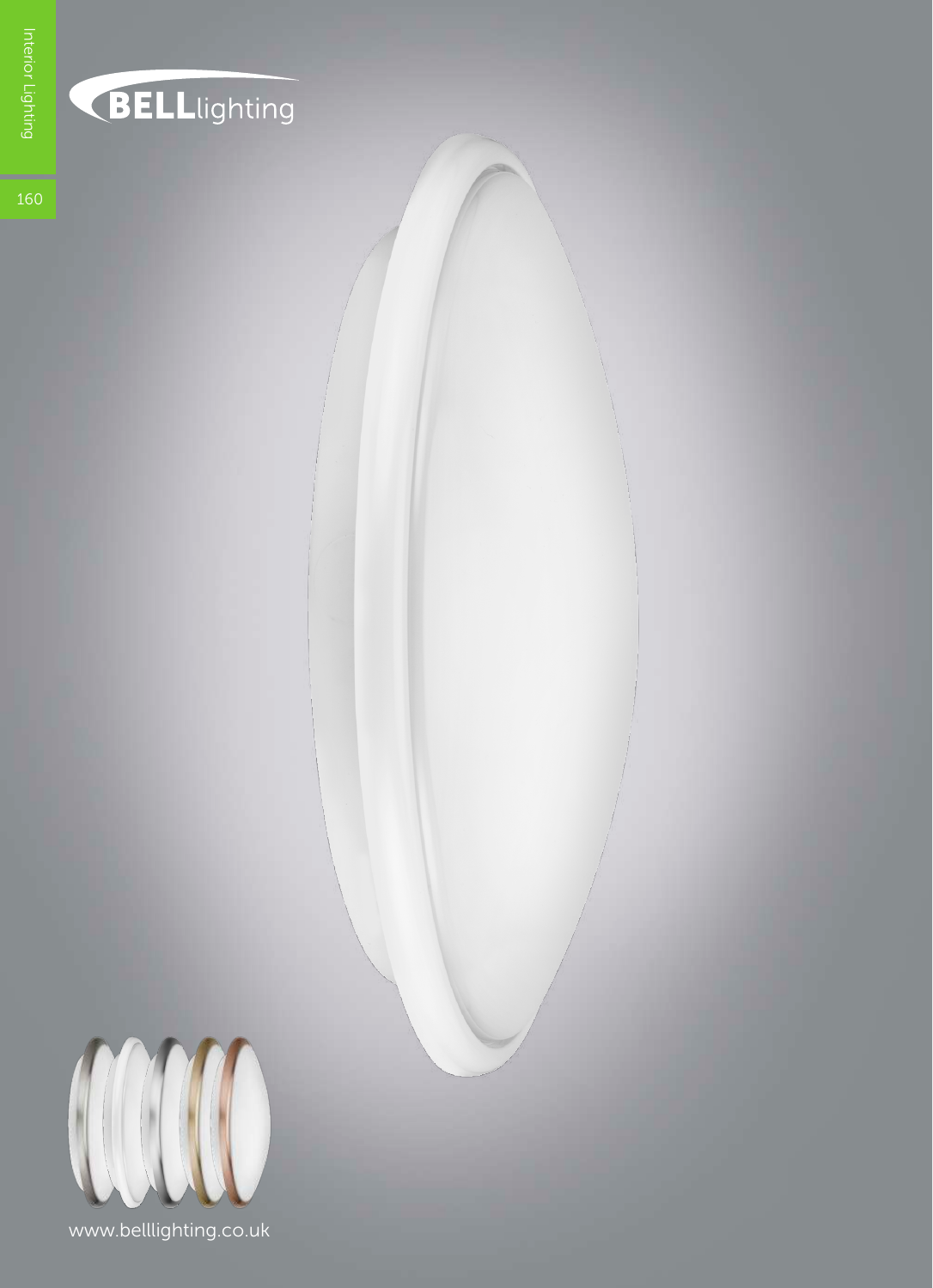

## LED Bulkhead

Colour selectable as standard, the Deco Grande is a unique bulkhead that combines a large surface area of light with a decorative feel. Supplied with a white bezel as standard with additional coloured bezels available on request.

- Selectable colour temperature 3000K/4000K/6000K
- Supplied with white trim, chrome, satin nickel, copper and antique brass trims available
- Colour change switch under diffuser for easy access
- The ideal replacement for 2D and PL decorative fittings
- 8M detection range on corridor dim option (2.6m mounting height)
- Emergency option
- Microwave and corridor dimming function option
- 20mm side & rear entry conduit





LMR80: Maximum 20% of lumen depreciation over rated hours. B10: Maximum 10% of fittings failure rate over rated hours



| Model | ΑØ    | <b>B</b> Depth   |  |
|-------|-------|------------------|--|
| 25W   | 390mm | 94 <sub>mm</sub> |  |



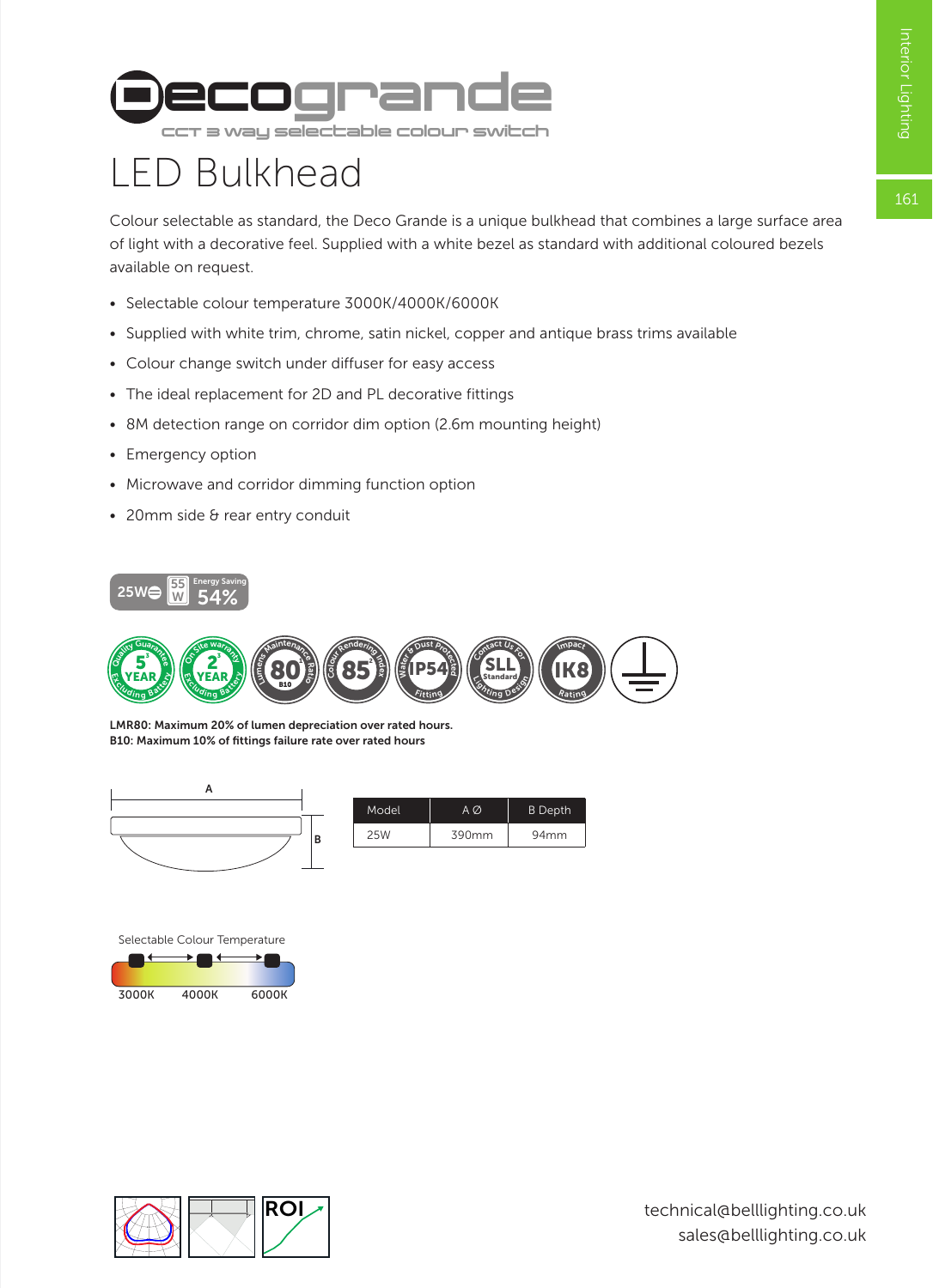

## LED Bulkhead

| <b>Technical Specification</b>     |                                                              |  |  |  |  |
|------------------------------------|--------------------------------------------------------------|--|--|--|--|
| Construction                       | Polycarbonate                                                |  |  |  |  |
| Driver                             | <b>BELL</b>                                                  |  |  |  |  |
| LED Chip                           | Samsung                                                      |  |  |  |  |
| IP Rating                          | <b>IP54</b>                                                  |  |  |  |  |
| Operating Temp                     | $-20^{\circ}$ C to $+35^{\circ}$ C                           |  |  |  |  |
| Input Voltage                      | $220 - 240V$                                                 |  |  |  |  |
| Power Factor                       | > 0.9                                                        |  |  |  |  |
| <b>CRI</b>                         | 85 - Exceeds EU standard of Ra 80 for Colour Rendering Index |  |  |  |  |
| <b>LMR</b>                         | 80 - Exceeds EU standard of 70 for Lumens Maintenance Ratio  |  |  |  |  |
| L1A / L1B / L2A / L2B<br>Compliant | Yes                                                          |  |  |  |  |

| Code  | V   | W  | Temp            | Lm   | Description                                                                   | <b>Hours</b> |
|-------|-----|----|-----------------|------|-------------------------------------------------------------------------------|--------------|
| 06810 | 240 | 25 | 3000/4000/6000K | 2000 | Deco Grande CCT Colour Change LED<br><b>Bulkhead</b>                          | 35000        |
| 06811 | 240 | 25 | 3000/4000/6000K | 2000 | Deco Grande CCT Colour Change LED<br>Bulkhead - Emergency                     | 35000        |
| 06812 | 240 | 25 | 3000/4000/6000K | 2000 | Deco Grande CCT Colour Change LED<br>Bulkhead - Corridor Dim                  | 35000        |
| 06813 | 240 | 25 | 3000/4000/6000K | 2000 | Deco Grande CCT Colour Change LED<br>Bulkhead - Emergency, Corridor Dim       | 35000        |
| 06816 |     |    |                 |      | Satin Nickel Trim Ring for 25W Deco Grande<br>CCT Colour Change LED Bulkhead  |              |
| 06817 |     |    |                 |      | Chrome Trim Ring for 25W Deco Grande CCT<br>Colour Change LED Bulkhead        |              |
| 06818 |     |    |                 |      | Copper Trim Ring for 25W Deco Grande CCT<br>Colour Change LED Bulkhead        |              |
| 06819 |     |    |                 |      | Antique Brass Trim Ring for 25W Deco Grande<br>CCT Colour Change LED Bulkhead |              |

Microwave Max Operating Height 3.2m

Emergency versions must be tested in line with the requirements of BS5266, failure to do so may effect battery life and warranty

<sup>1</sup> Exceeds EU standard of 70 for Lumens Maintenance Ratio<br><sup>2</sup> Exceeds EU standard of RA 80 for Colour Rendering Index<br><sup>3</sup> Subject to terms & conditions (Contact Customer Service)